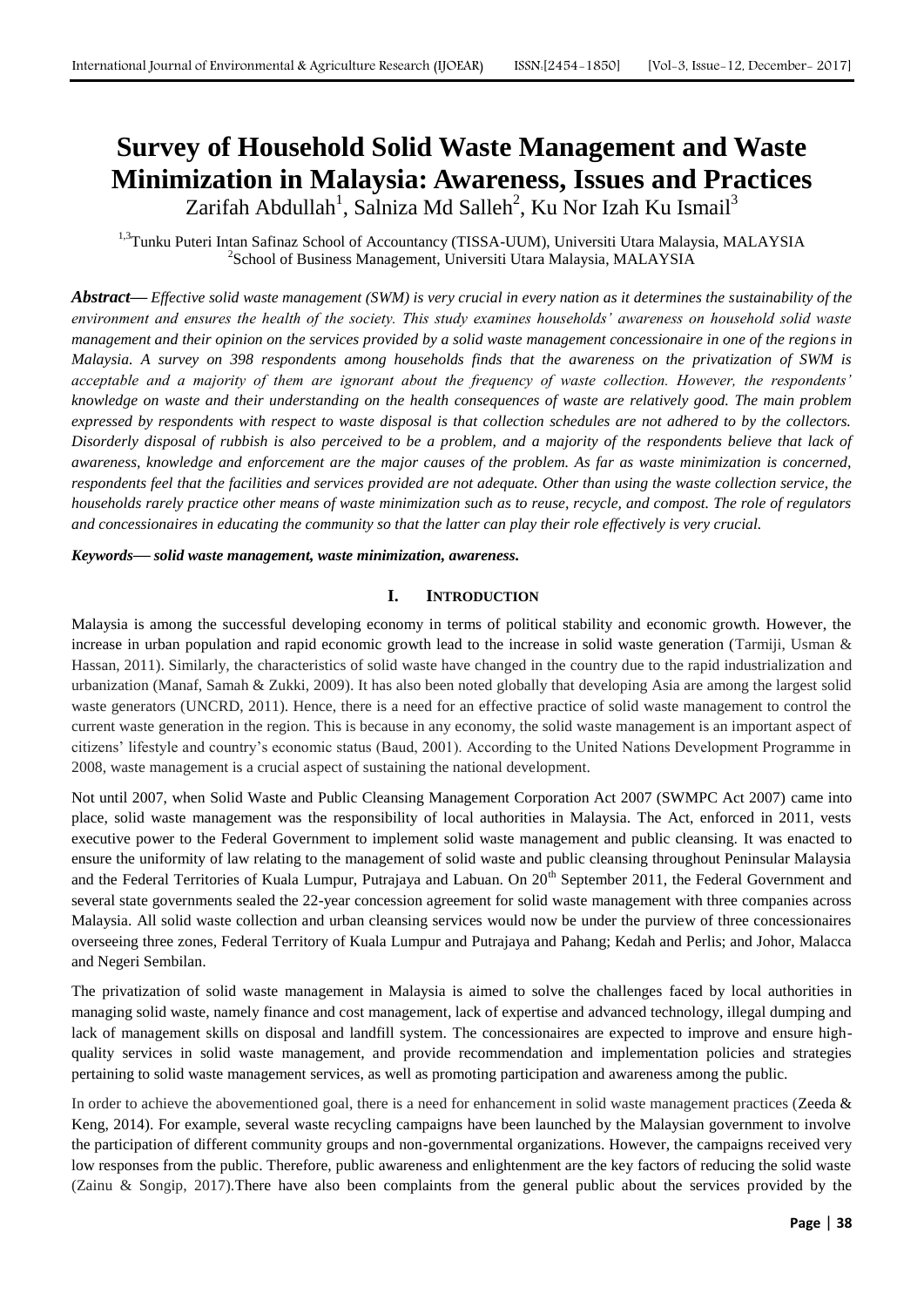concessionaires. One of the complaints is that the household waste has not been collected as scheduled and was not properly managed (*Kedah Hari Ini*, May 3<sup>rd</sup>, 2012). The uncollected household wastes, resulted in a disgusting phenomenon and nauseating smell, further welcomes the unwanted flies and garbage worms. This phenomenon can always be spotted during long public holidays, school holidays or during festive seasons. The potential causes for such phenomena are limited number of garbage trucks, limited number of contractors, improper collection schedules and solid waste disposal dump that are situated too far.

One of the concessionaires is FreshAir Sdn Bhd (not the real name), being the case organization of this study. This study focuses on household awareness and their perception on household solid waste management practices in Malaysia, particularly in FreshAir. The first objective of this study is to examine household awareness of the privatization of solid waste management, waste issues and concerns, and waste management. Next, we examine household satisfaction on waste collection and customer service, and finally we examine household perception and practice on waste minimization

#### **II. LITERATURE REVIEW**

Solid waste management is a way of controlling, collecting, storing, generating, transferring and transporting, processing and disposing solid waste (Tchobanoglous, 1993). Previous studies have identified the organizations or stakeholders that may have concern in effective and efficient system of solid waste management. These include authorities of national and local government (Shekdar, 2009); non-governmental organizations, municipal authorities, households (Sujauddin, Huda, & Hoque, 2008); Ministry of Health, private contractors (Geng, Zhu, Doberstein, & Fujita, 2009) and recycling companies (Tai, et al., 2011). Despite the involvement of these stakeholders in the waste management practice, there are factors that influence the effectiveness of solid waste management. For instance, Sujauddin et al. (2008) argued that waste generation is influenced by the size of the family, their income and their level of education. Similarly, the location of household, land size, peer influence, gender and separation behavior are also the factors affecting the effective management of solid waste (Ekere, Mugisha, & Drake, 2009). In a related study, Abdullah (2013) highlighted some of the challenges associated with the management of solid waste by local authorities in Malaysia; they include squatter villages, uncollected area, lack of finance and human resources as well as immigrants.

Moreover, Otitoju and Seng (2014) surveyed the militating factors of waste segregation among the household in Malaysia. The result revealed that methods of collecting the waste and easy access to waste facilities are the key factors which prevent the segregation of waste among households. Similar findings were reported by Tadesse, Ruijs & Hagos (2008) in the context of Africa. They found that the household decision on waste disposal is significantly influenced by facilities. Inadequate supply and long distance of waste containers increase likelihood of dumping the waste in the roadside and other open area. Alike, Saxena, Srivastava & Samaddar (2010) found in their study that the approach of solid waste management is highly unprofessional and unscientific because of the improper collection, treatment and disposal of solid waste. Most of the waste dropped in an open area lead to air, water and land pollution.

On the other hand, Budhiarta, Siwar, & Basri (2012) in their survey of the current status of Malaysian solid waste generation found that government involvement in waste campaign programs has not yielded a fruitful result to the communities because the daily volume of waste generated has not declined. Thus, in order to ensure a healthy and clean nation, Behzad et al. (2011) argued that solid waste management practice needs to be improved to achieve environmental quality and socioeconomic development of the nation. Similarly, Jereme et al. (2015) observed that an effective service of solid waste management is an essential device for ensuring environmental protection, both urban and rural communities' health, employment and revenue generation.

A study carried out by the Solid Waste And Public Cleansing Management Corporation (SWCorp) in 2009 found thatthe public perceived waste issues and concern as not that serious and a majority of the respondents believed the cause of the issues is due to lack of enforcement. Although 80% were satisfied with the collection service, 90% agreed that the federal or local government should enforce strict laws on waste management. A majority of the respondents agreed that there is a need for involvement of private sector and NGOs in waste management.

In a related study, Saat (2013) argued that for a sustainable solid waste management, there is a need for transformation in the environmental governance, specifically in solid waste management. This is because transformation is one of the main aspects that would ensure the sustainability of solid waste management in Malaysia. At the same time, Osmi et al. (2013) investigated how to enhance solid waste management in Malaysia. The study identified several action plans which include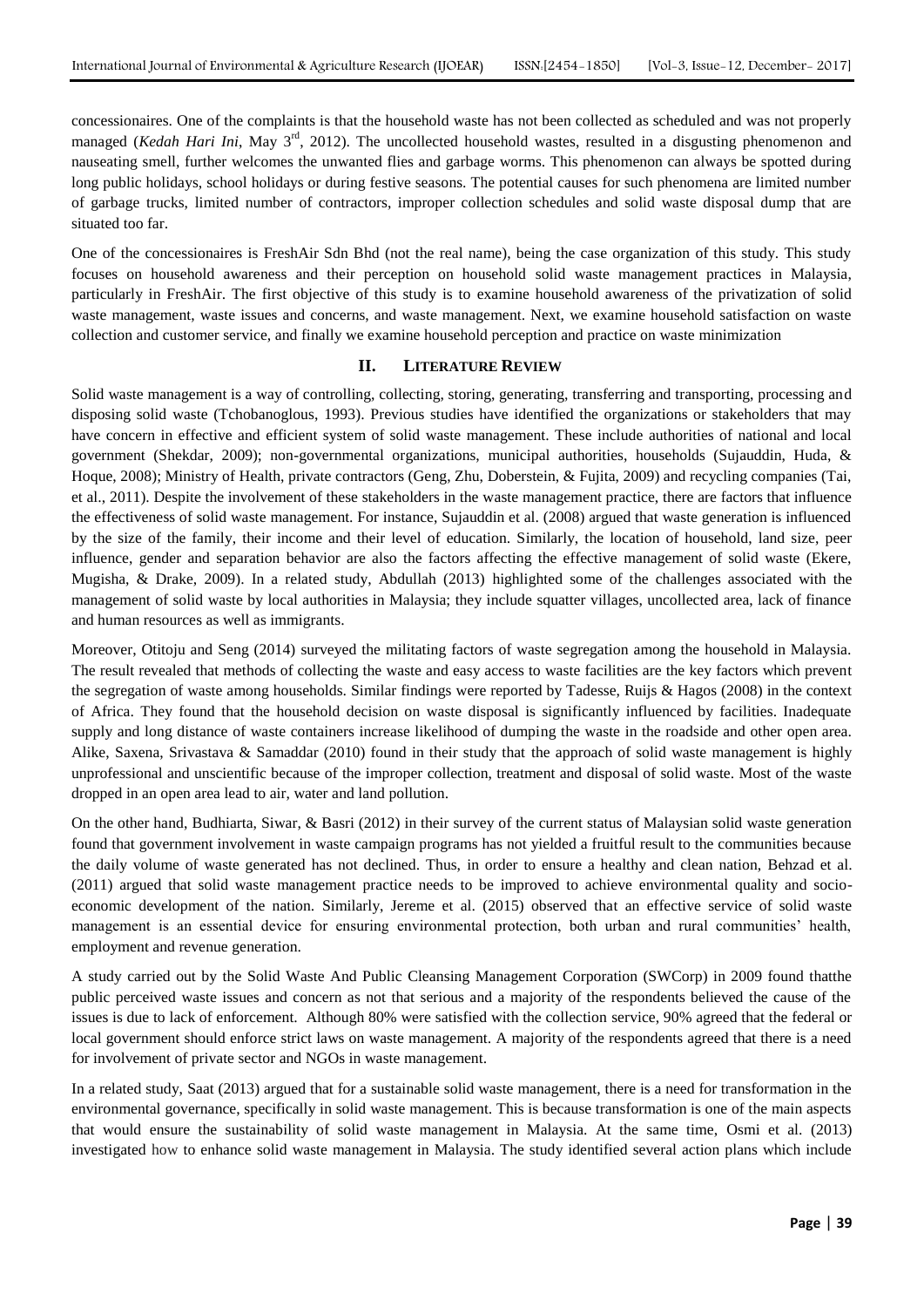Pay as You Throw, Refused Derived Fuel, Incinerator and Dual System as the best strategies for immediate and long-term improvement of solid waste management.

In the context of Africa, Peprah, Amoah & Achana (2015) assessed the effects of 3Rs model on solid waste management. Their investigation revealed that the model is effective and efficient for the management of solid waste. This is due to the fact that the model is in accordance with the tenets of achieving environmental sustainability. Nonetheless, Samah et al. (2013) in their study of trend and management of household solid waste in Malaysia discovered that the trend of solid waste management in Malaysia is like in other parts of the world, i.e. it depends mostly on changes in the pattern of consumption, seasonal variation and climate. Consequently, the management of solid waste must be improved to ensure the suitability of the technology used with the current development of solid waste.

Furthermore, Teyet al. (2013) focused on the current practice of waste management system in Malaysia. They noted that there is a lack of proper system of waste management among the construction practitioners because the predominant disposal technique used for dumping construction waste is landfill and the concept of 3Rs is adopted by only a few construction practitioners. Likewise, Visvanathan (2006), in their study of management of solid waste in Asia, argued that appropriate management of solid waste is a crucial aspect of reducing the environmental pollution. Hence, awareness on the impacts and problems of generating solid waste must be promoted among the public through enlightenment campaigns and education. In a related study, Lau (2004) found the policy on management of solid waste in Malaysia is inefficient due to improper guidance. In addition, most of the households in the country lack sufficient knowledge about waste management practices.

## **III. RESEARCH METHODS**

This study conducted a questionnaire survey to seek households' awareness and satisfaction of the services provided by the case organization, FreshAir. In developing the questionnaire, we refer to the literature and a questionnaire developed by A-N-D Consultants. A pilot test was conducted before the questionnaires were distributed to the intended target respondents. Thirty individuals comprising of academic and administrative staff of a higher education institution in Malaysia became the respondents of the pilot test.

The questionnaire consists of three sections. The first section seeks the background information of the respondents, namely gender, race, tenancy, employment and education. The second section seeks respondents' level of awareness on solid waste management, perceptions on key waste issues, and concerns, as well as solutions to the issues and concerns. The last section deals with the household's satisfaction with customer services and garbage collection, as well as their perceptions on solutions to waste management and waste minimization.

The sampling frame of this study covers households residing in three big districts of one of the states in the region under study. The districts were identified as FSA1, FSA2, and FSA3. Within each of the districts, one housing area served by FreshAir was selected. A total of 400 households were finally sampled; 200 sets of questionnaires were distributed in FSA1, and 100 in each FSA2 and FSA3. The distribution was uneven because of the higher population density in FSA1. In order to ensure a high response, the questionnaires were distributed by hand, by eight enumerators. In most cases, a face-to-face approach was taken. This is important because some of the respondents need the assistance and clarification from the enumerators in answering the questions. In other cases, respondents were given a few days to answer the questionnaires, and the enumerators would later come back to collect the questionnaires. Out of 400 sets of questionnaires distributed, 398 were returned. This shows that almost all the sampled respondents (99.5%) responded.

## **IV. RESULTS AND FINDINGS**

## **4.1 Respondent's Profile**

Table 1 shows the distribution of respondents according to district, gender, race, highest education level, employment status, and tenancy. It is observed that 50.2% of the respondents are residents of district FSA 1, while 24.9% belong to each FSA 2 and FSA 3 districts. Male respondents (53.8%) are slightly more than the female respondents (46.2%). A majority of the respondents (52.8%) are Malays, followed by Chinese (35.2%), Indians (10.8%) and others (1.2%). With regards to the level of education, a majority of the respondents had at least a secondary school qualification (83.1%). Only 3.8% of the respondents had no formal education, while 13.1% attended primary school only.

A majority of the respondents are either employed or self-employed (64.3%). Students and housewives represent 18.3% and 16.1% of the sample, respectively. In terms of tenancy, 73.1% owned the house, while the remaining 26.9% rented the house.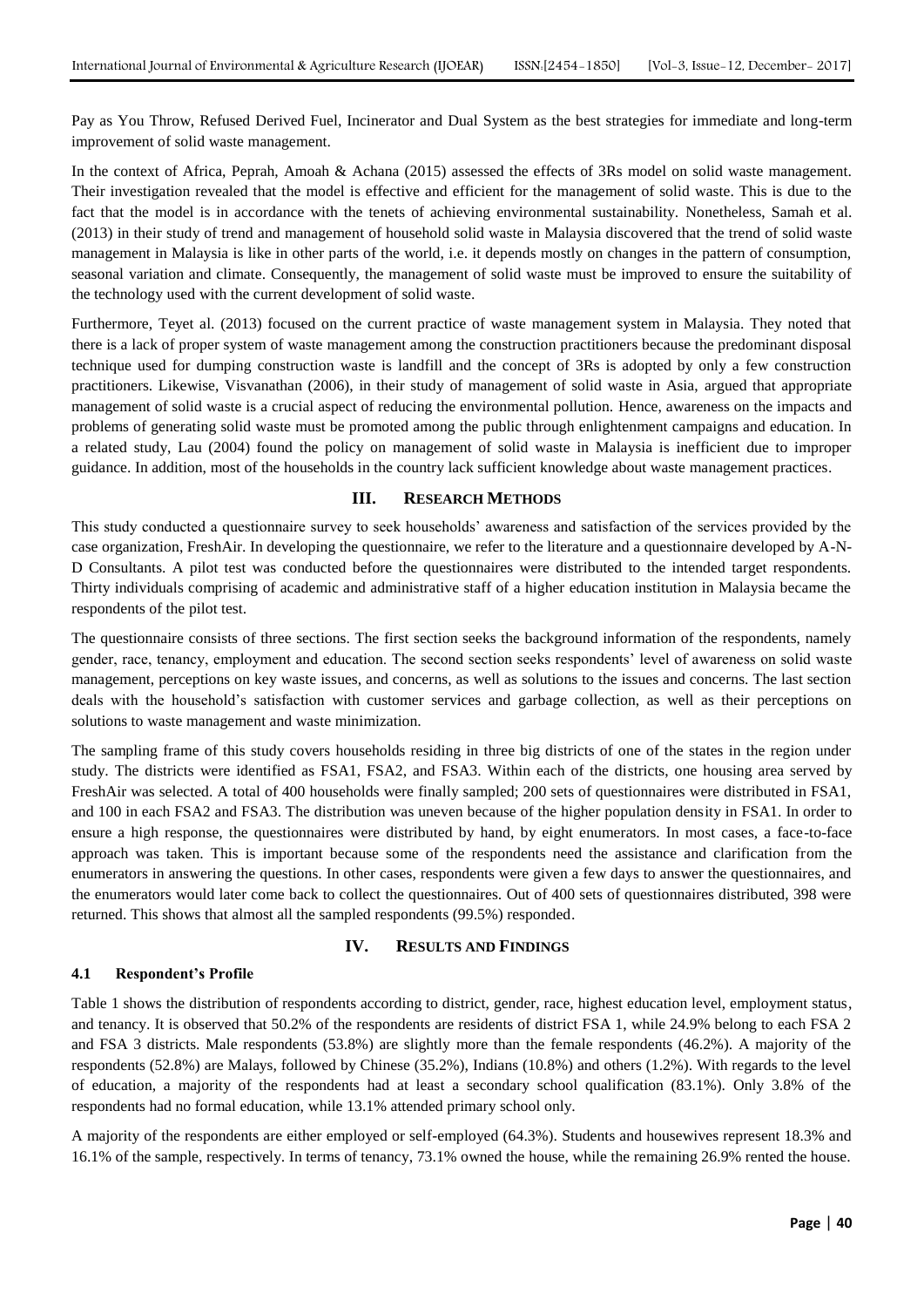|                          |                        | <b>Frequency</b> | Percentage (%) |  |
|--------------------------|------------------------|------------------|----------------|--|
| <b>District</b>          | FSA1                   | 200              | 50.2           |  |
|                          | FSA <sub>2</sub>       | 99               | 24.9           |  |
|                          | FSA3                   | 99               | 24.9           |  |
|                          | Total                  | 398              | 100.0          |  |
| <b>Gender</b>            | Male                   | 214              | 53.8           |  |
|                          | Female                 | 184              | 46.2           |  |
|                          | Total                  | 398              | 100.0          |  |
| Race                     | Malay                  | 210              | 52.8           |  |
|                          | Chinese                | 140              | 35.2           |  |
|                          | Indian                 | 43               | 10.8           |  |
|                          | Others                 | 5                | $1.2\,$        |  |
|                          | Total                  | 398              | 100.0          |  |
| <b>Highest education</b> | No Formal Education    | 15               | 3.8            |  |
|                          | Primary                | 52               | 13.1           |  |
|                          | Secondary/ Certificate | 185              | 46.5           |  |
|                          | Diploma/Degree         | 130              | 32.6           |  |
|                          | Postgraduate           | 16               | 4.0            |  |
|                          | Total                  | 398              | 100.0          |  |
| <b>Employment status</b> | Employed               | 174              | 43.7           |  |
|                          | Self-employed          | 82               | 20.6           |  |
|                          | Student                | 73               | 18.3           |  |
|                          | Housewife              | 64               | 16.1           |  |
|                          | Unemployed             | 5                | 1.3            |  |
|                          | Total                  | 398              | 100            |  |
| <b>Tenancy</b>           | Self-owned             | 291              | 73.1           |  |
|                          | Rented                 | 107              | 26.9           |  |
|                          | Total                  | 398              | 100.0          |  |

**TABLE 1 DEMOGRAPHIC BACKGROUND OF RESPONDENTS**

# **4.2 Household Awareness, Knowledge and Understanding of Waste**

Table 2 shows the level of awareness of the respondents about the company that collects and manages the waste, as well as their awareness in managing household waste. It is observed that a majority of the respondents (74.4%) are aware that waste management in their area has been privatized, with two-thirds of them are able to name the company. The remaining 25.6% of the respondents still believe that their local councils collect the waste. Considering that privatization of solid waste is quite new in Malaysia, the level of awareness is acceptable.

As far as we are concerned, the collection days for every housing-area are fixed, and there is a notice posted in the area. It is the practice of FreshAir to collect waste twice a week in residential areas. However, less than half of the respondents (43.2%) are aware that waste is collected twice a week. The responses from the remaining respondents are mixed between once, three times and four times a week. About 20% of the households could not guess the frequency of waste collection. The statistics may give two different interpretations. First, it may imply that a majority of the households are ignorant about the frequency of waste collection in a week. This may be because a majority of the respondents are working and students; thus, they are not at home when the garbage is collected. Second, it may imply that the schedule is not adhered to by the garbage collectors, causing confusion among households.

In respect of payments for waste collection, the table indicates that 40% of the respondents agree that house-owners pay the bill, while 7.0% believe that tenants are responsible for the payment of the bills. Another 19.8% believe that the government pays the bill while 33.2% have no idea about who makes the payment. This implies that a majority of the households are not aware that the home-owners are responsible for the payment of waste collection. This payment is actually included in their assessment tax paid to local councils.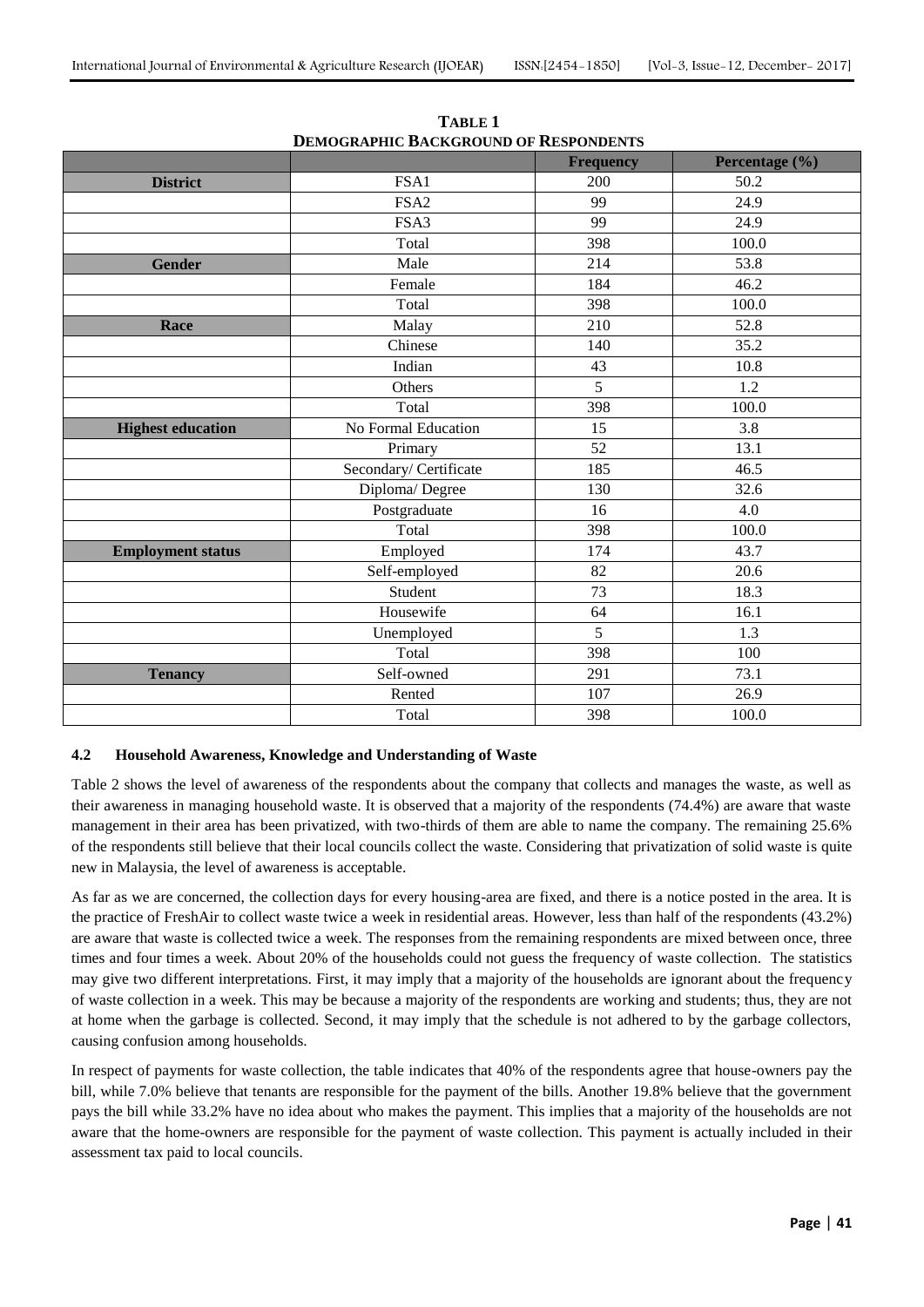The table also shows that a majority of the respondents are conscious about how their waste should be disposed, in which 94.0% believe that waste should not be thrown anywhere, such as in the sea or river. There are still some people (6.0%) who have the negative attitude by believing that waste can be thrown in the sea and river.

This study also shows that a majority of the respondents (84.7%) believe that rubbish can be useful for other things while 15.3% do not subscribe to this idea. Further, many of the respondents are aware of the health consequence of poor waste collection; 87.4% believe that poor waste collection can have a negative impact on residents' health, while 12.3% do not agree with the idea.

In addition, respondents were asked on what they can do with waste. Here, respondents were allowed to choose more than one answer. Table 2 reveals that a majority of the households (72.1%) believe that waste can be recycled. Many also believe that waste can be used for compost (56.3%). This is followed by beliefs that waste can be reused (42.0%), waste can be used for animal feed (30.9%) and that energy can be generated from waste (26.6%).

|                                            |                          | <b>Frequency</b> | Percentage (%)    |
|--------------------------------------------|--------------------------|------------------|-------------------|
| <b>Company that collects waste</b>         | FreshAir                 | 268              | 67.3              |
|                                            | Local council/ Authority | 102              | 25.6              |
|                                            | Private Entity           | 27               | 7.1               |
|                                            | Total                    | 398              | 100.0             |
| <b>Frequency of collection</b>             | Once a week              | 59               | 14.8              |
|                                            | Twice a week             | 172              | 43.2              |
|                                            | Three times a week       | 66               | 16.6              |
|                                            | Four times a week        | 21               | 5.3               |
|                                            | Don't know               | 80               | 20.1              |
|                                            | Total                    | 398              | 100.0             |
| Payee                                      | House Owner              | 159              | 40.0              |
|                                            | Tenant                   | 28               | 7.0               |
|                                            | Government               | 79               | 19.8              |
|                                            | Don't know               | 132              | 33.2              |
|                                            | Total                    | 398              | 100.0             |
| Rubbish can be thrown in the sea and river | Yes                      | 24               | 6.0               |
|                                            | N <sub>o</sub>           | 374              | 94.0              |
|                                            | Total                    | 398              | 100.0             |
| Rubbish can be useful                      | Yes                      | 337              | 84.7              |
|                                            | N <sub>o</sub>           | 61               | 15.3              |
|                                            | Total                    | 398              | 100.0             |
| Poor collection affects our health         | Yes                      | 348              | 87.4              |
|                                            | N <sub>o</sub>           | $\overline{50}$  | 12.6              |
|                                            | Total                    | 398              | 100.0             |
| What we do with waste                      | Recycle                  | 287              | 72.1              |
|                                            | Compost                  | 224              | $\overline{56.3}$ |
|                                            | Reuse                    | 167              | 42.0              |
|                                            | Animal feed              | 123              | 30.9              |
|                                            | Energy product           | 106              | 26.6              |

| TABLE 2                                                   |
|-----------------------------------------------------------|
| HOUSEHOLD AWARENESS, KNOWLEDGE AND UNDERSTANDING OF WASTE |

# **4.3 Waste Disposal and Collection Problems**

With respect to waste disposal problems, respondents express mixed opinions. Table 3 shows different levels of responses for five identified problems. Generally, respondents have between slight and serious problems with all the issues. The most serious issue is that collection schedules are not adhered to by the collectors. Related to this issue is that rubbish collection is irregular.

The next problem is that the number of bins is not enough to accommodate the amount of waste to be disposed. When this happens, there is a disorderly disposal of rubbish. Respondents also face more than a slight problem of no specific rubbish disposal spot.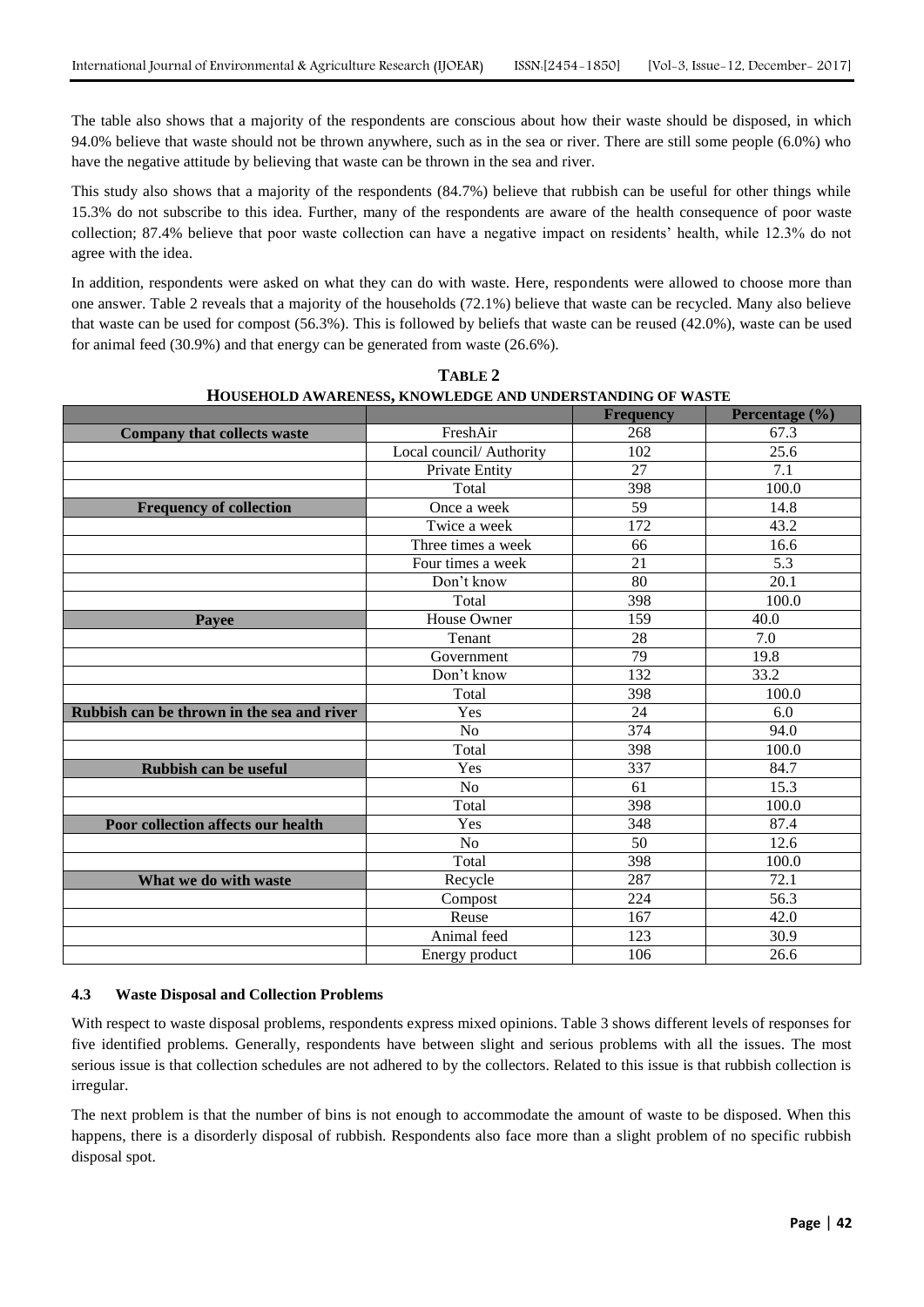Respondents were also asked about the causes of the disorderly disposal of waste. A majority of the respondents (74.1%) reveal that lack of awareness and knowledge is the major cause of the problem. Another factor is that there is a lack of enforcement from the government (57.8%). This is in line with the findings by Solid Waste and Public Cleansing Management Corporation (SWCorp, 2009). In addition, a number of respondents (32.9%) believe that non-human factors such as cats, dogs and monkeys may create the problem. This shows that waste management operators should put more effort in educating and training their staff in dealing with their job and in handling the public. Measures should also be taken to deter animals from scavenging in rubbish and digging through the bins.

|    |                                                      |       | No.<br>problem<br>(1)    | <b>Slight</b><br>problem<br>(2) | <b>Serious</b><br>problem<br>(3) | <b>Very</b><br>serious<br>problem<br>(4) | <b>Extremely</b><br>serious<br>problem<br>(5) | <b>Mean</b><br>score |
|----|------------------------------------------------------|-------|--------------------------|---------------------------------|----------------------------------|------------------------------------------|-----------------------------------------------|----------------------|
| 1. | No specific rubbish<br>disposal spot $(n=390)$       | Freq. | 132                      | 95                              | 60                               | 31                                       | 72                                            | 2.53                 |
|    |                                                      | $\%$  | (33.8)                   | (24.4)                          | (15.4)                           | (7.9)                                    | (18.5)                                        |                      |
| 2. | Number of bins not<br>enough $(n=388)$               | Freq. | 68                       | 99                              | 102                              | 69                                       | 50                                            | 2.83                 |
|    |                                                      | $\%$  | (17.5)                   | (25.5)                          | (26.3)                           | (17.8)                                   | (12.9)                                        |                      |
| 3. | Irregular rubbish<br>collection (389)                | Freq. | 78                       | 85                              | 126                              | 72                                       | 28                                            | 2.71                 |
|    |                                                      | $\%$  | (20.1)                   | (21.9)                          | (32.4)                           | (18.5)                                   | (7.2)                                         |                      |
| 4. | <b>Collection schedule not</b><br>adhered to (n=390) | Freq. | 72                       | 82                              | 98                               | 68                                       | 70                                            | 2.95                 |
|    |                                                      | $\%$  | (18.5)                   | (21.0)                          | (25.1)                           | (17.4)                                   | (17.9)                                        |                      |
| 5. | Disorderly disposal of<br>rubbish (389)              | Freq. | 116                      | 91                              | 77                               | 36                                       | 69                                            | 2.62                 |
|    |                                                      | $\%$  | (29.8)                   | (23.4)                          | (19.8)                           | (9.3)                                    | (17.7)                                        |                      |
|    |                                                      |       |                          |                                 |                                  | Freq.                                    | $\frac{0}{0}$                                 |                      |
|    | <b>Causes of disorderly disposal</b>                 |       | Lack awareness/knowledge |                                 |                                  | 295                                      | 74.1                                          |                      |
|    |                                                      |       | Lack of enforcement      |                                 | 230                              | 57.8                                     |                                               |                      |
|    |                                                      |       |                          | Other than human factors        |                                  | 131                                      | 32.9                                          |                      |

| TABLE 3                                                                             |
|-------------------------------------------------------------------------------------|
| <b>SERIOUSNESS OF WASTE DISPOSAL AND COLLECTION PROBLEMS <math>(n = 398)</math></b> |

## **4.4 Satisfaction with the Conduct of Waste Collectors**

This study also seeks household satisfaction with respect to the conduct of waste collectors. The responses are depicted in Table 4. Overall, the mean scores show that respondents are moderately satisfied with waste collections in their area. Generally, respondents believe that the collection service at curbs and alleys is good.

As far as safe driving is concerned, more respondents feel that they are satisfied rather than dissatisfied with the drivers of garbage trucks. The respondents have mixed opinion on whether the workers are friendly and helpful. Their opinion of whether the service areas are left clean are also divided; however, more respondents say that they are satisfied than not satisfied. Further, respondents are moderately satisfied that garbage carts and containers are placed at their original location.

In addition, respondents were asked whether they had ever contacted their waste management company to pick up large, used items. Only 178 had used the service, and out of that, 100 (56.2%) are satisfied with the service. The remaining 43.8% are not satisfied with the service. However, this study did not further investigate the reasons for their dissatisfaction.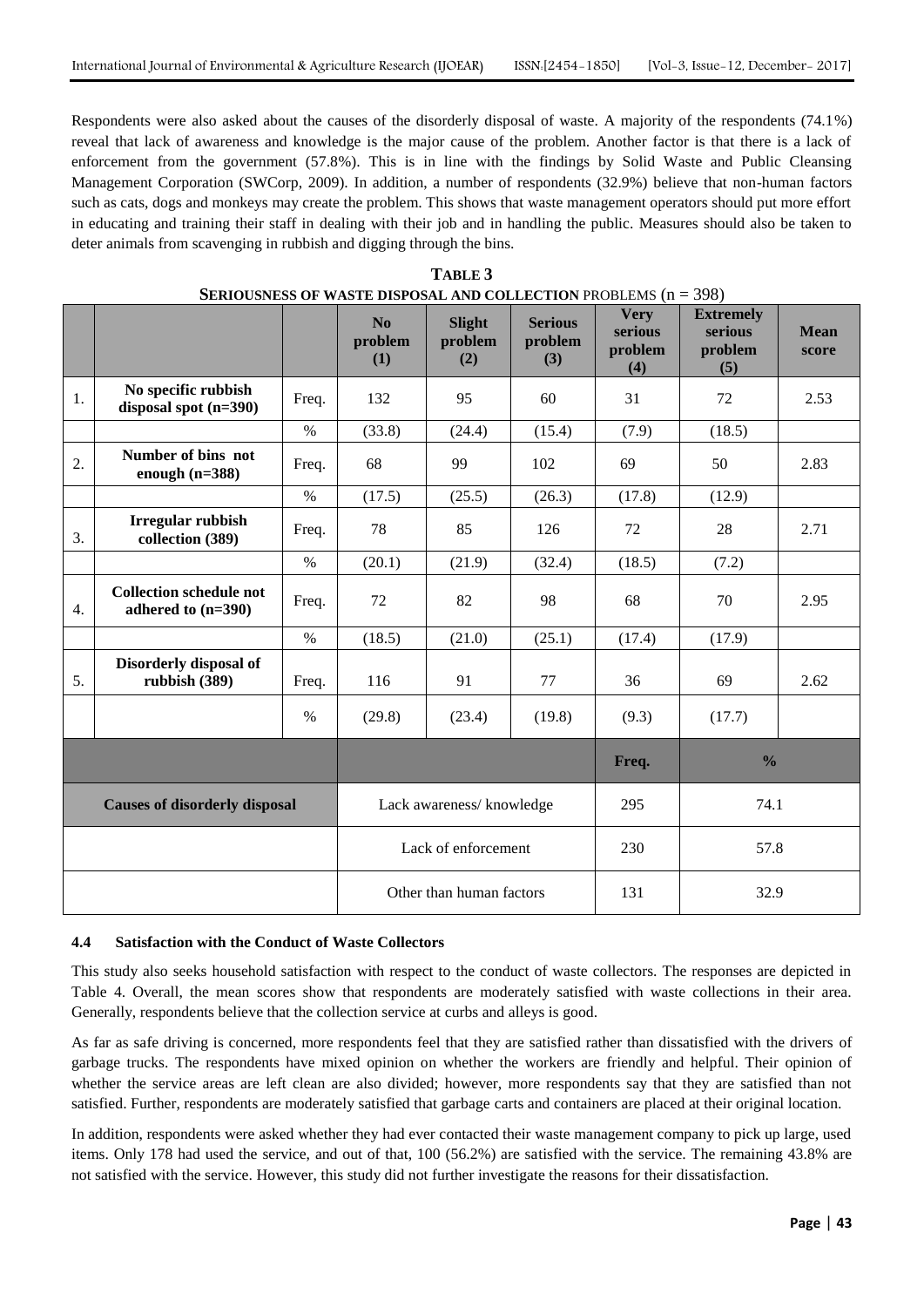|                                                           |       | HOUSEHOLD SATISFACTION - WASTE COLLECTORS |                                |                         |                         |                                      |                             |
|-----------------------------------------------------------|-------|-------------------------------------------|--------------------------------|-------------------------|-------------------------|--------------------------------------|-----------------------------|
|                                                           |       | <b>Excellent</b>                          | Good                           | <b>Average</b>          | Poor                    |                                      |                             |
|                                                           |       | $\bf(1)$                                  | (2)                            | (3)                     | (4)                     |                                      |                             |
| <b>Collection service at</b>                              | Freq. | 34                                        | 169                            | 156                     | 35                      |                                      |                             |
| curbs and alleys $(n=394)$                                | $\%$  | (8.6)                                     | (42.9)                         | (39.6)                  | (8.9)                   |                                      |                             |
| <b>Customer Satisfaction -</b><br><b>Waste Collection</b> |       | Not at all<br>satisfied<br>(1)            | <b>Not</b><br>satisfied<br>(2) | <b>Undecided</b><br>(3) | <b>Satisfied</b><br>(4) | <b>Extremely</b><br>satisfied<br>(5) | <b>Mean</b><br><b>Score</b> |
|                                                           | Freq. | 45                                        | 68                             | 122                     | 86                      | 69                                   |                             |
| 1. Safe driver $(n=390)$                                  | $\%$  | (11.5)                                    | (17.4)                         | (31.3)                  | (22.1)                  | (17.7)                               | 3.17                        |
| 2. Friendly and helpful                                   | Freq. | 62                                        | 69                             | 135                     | 67                      | 57                                   | 2.97                        |
| workers $(n=390)$                                         | $\%$  | (15.9)                                    | (17.7)                         | (34.6)                  | (17.2)                  | (14.6)                               |                             |
| 3. Service area left clean                                | Freq. | 44                                        | 61                             | 138                     | 84                      | 61                                   | 3.15                        |
| $(n=388)$                                                 | $\%$  | (11.3)                                    | (15.7)                         | (35.6)                  | (21.6)                  | (15.7)                               |                             |
| 4. Garbage carts placed<br>at original location           | Freq. | 40                                        | 68                             | 130                     | 91                      | 58                                   | 3.15                        |
| $(n=387)$                                                 | $\%$  | (10.3)                                    | (17.6)                         | (33.6)                  | (23.5)                  | (15.0)                               |                             |
| <b>5. Waste containers</b>                                | Freq. | 46                                        | 48                             | 137                     | 64                      | 97                                   |                             |
| placed at original                                        | $\%$  | (11.7)                                    | (12.2)                         | (34.9)                  | (16.3)                  | (24.7)                               | 3.30                        |
| location $(n=392)$                                        |       |                                           |                                |                         |                         |                                      |                             |
| Satisfied with service performed                          |       |                                           |                                | Freq.                   |                         | $\frac{0}{0}$                        |                             |
|                                                           |       | Yes                                       |                                | 100                     |                         | 56.2                                 |                             |
| in collecting large items $(n=387)$                       |       | No                                        |                                | 78                      |                         | 43.8                                 |                             |

**TABLE 4 HOUSEHOLD SATISFACTION - WASTE COLLECTORS**

## **4.5 Household Satisfaction - Customer Service**

Customer service is very important in the management of waste. One of the major channels used for customer service is through telephones. In this study, respondents were asked whether they have ever contacted customer service through telephones for enquiries related to waste management in their area. Only 68 respondents (16.8%) had used the service, and a majority of them (54.4%) had made one to two phone calls as indicated in Table 5. Further, the respondents that had made phone calls are asked to rate their satisfaction with the over-the-phone service that they received. Generally, they are between undecided and unsatisfied with the service received on the phone, the friendliness of staff, the helpfulness of staff and the staff's ability to answer questions. This shows that the waste management company needs to give adequate training to their staff to be courteous in handling inquiries and complaints in ways that create improved relationships with clients.

|                  | HOUSEHOLD SATISFACTION – CUSTOMER SERVICE |           |                   |            |                  |                  |                  |              |
|------------------|-------------------------------------------|-----------|-------------------|------------|------------------|------------------|------------------|--------------|
|                  |                                           |           |                   | Freq.      | $\frac{0}{0}$    |                  |                  |              |
|                  | <b>Frequency calls made</b>               | 1-2 times |                   | 37         | 54.4             |                  |                  |              |
|                  | $(n = 68)$                                |           | 3-5 times         | 25         | 36.8             |                  |                  |              |
|                  |                                           |           | More than 5 times | 6          | 8.8              |                  |                  |              |
|                  |                                           |           | Not at            |            |                  |                  |                  |              |
|                  |                                           |           | all               | <b>Not</b> |                  |                  | <b>Extremely</b> | Mean         |
|                  |                                           |           | satisfied         | satisfied  | <b>Undecided</b> | <b>Satisfied</b> | satisfied        | <b>Score</b> |
|                  |                                           |           | (1)               | (2)        | (3)              | (4)              | (5)              |              |
| 1.               | Service received on the                   | Freq.     | 16                | 15         | 23               | 12               | 2                | 2.54         |
|                  | phone $(n = 68)$                          | $\%$      | (23.5)            | (22.1)     | (33.8)           | (17.6)           | (2.9)            |              |
| 2.               | Friendliness of staff $(n = 68)$          | Freq.     | 8                 | 17         | 24               | 15               | 4                | 2.85         |
|                  |                                           | $\%$      | (11.8)            | (25.0)     | (35.3)           | (22.0)           | (5.9)            |              |
| 3.               | Helpfulness of staff $(n = 68)$           | Freq.     | 8                 | 21         | 25               | 10               | 4                | 2.72         |
|                  |                                           | $\%$      | (11.8)            | (30.9)     | (36.8)           | (14.7)           | (5.9)            |              |
| $\overline{4}$ . | Ability to answer question                | Freq.     | 9                 | 16         | 22               | 13               | 8                | 2.93         |
|                  | $(n = 68)$                                | $\%$      | (13.2)            | (23.5)     | (32.4)           | (19.1)           | (11.8)           |              |
| 5.               |                                           | Freq.     | 13                | 14         | 21               | 13               |                  | 2.81         |
|                  | Overall satisfaction $(n = 68)$           | $\%$      | (19.1)            | (20.6)     | (30.9)           | (19.1)           | (10.3)           |              |

**TABLE 5 HOUSEHOLD SATISFACTION – CUSTOMER SERVICE**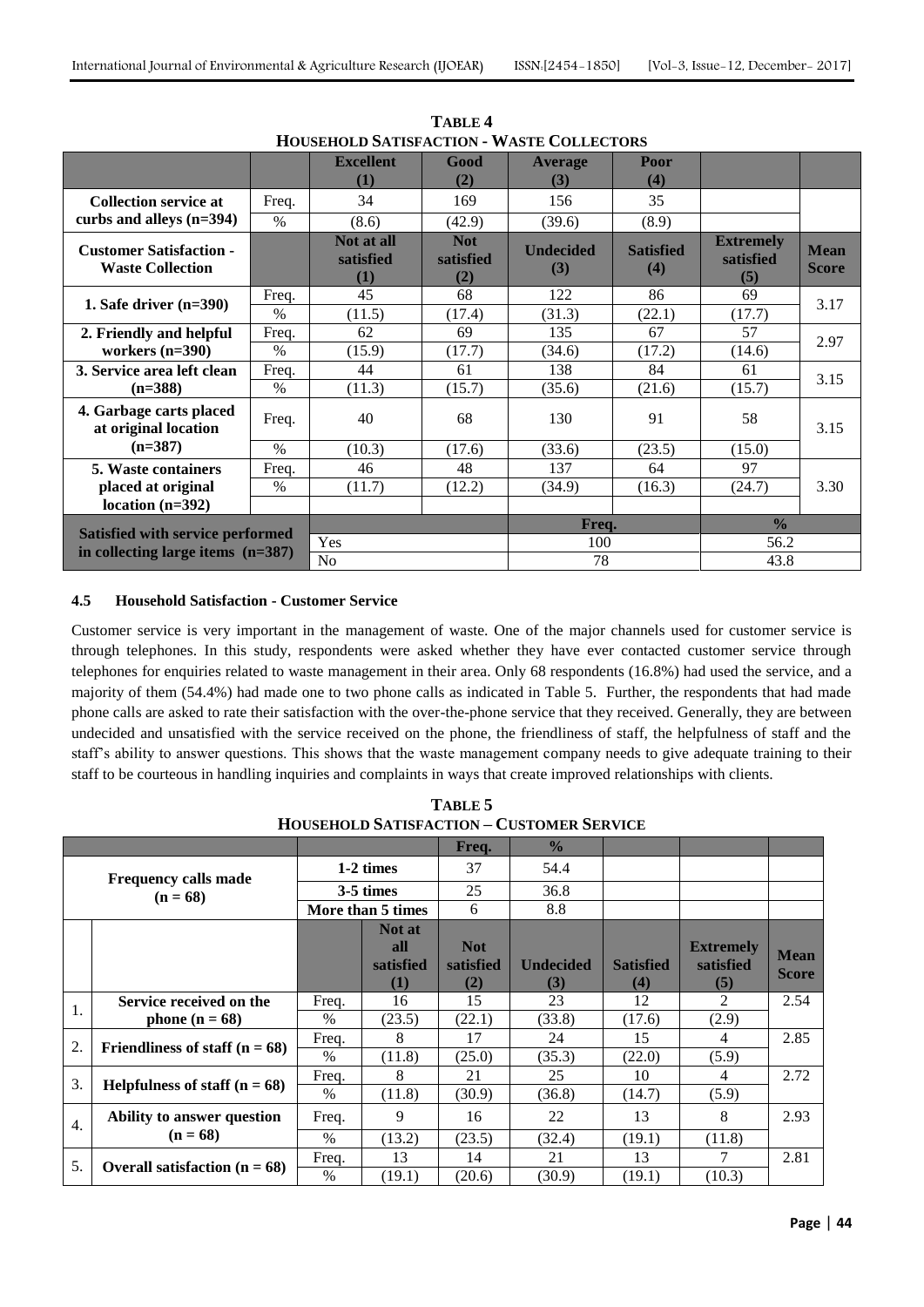#### **4.6 Waste Management and Waste Minimization Solutions**

In addition to the series of questions that were asked on solid waste management, the level of awareness and practice of households about waste minimization, that is reducing the amount of waste sent to landfill, were also measured. The results are reported in Table 6. Overall, a majority of the respondents (60.3%) believe that the facilities and services provided by the waste management company in managing waste are inadequate. Among the facilities and services that can improve waste management, in descending order of importance are regular collection (63.8%), enforcement (60.3%), creating awareness (44.2%), sanitary dumping (25.4%), and strict standards (24.4%).

|                                             |                               | <b>Frequency</b> | Percentage (%) |
|---------------------------------------------|-------------------------------|------------------|----------------|
| <b>Facilities and services are adequate</b> | Yes                           | 158              | 39.7           |
|                                             | No                            | 240              | 60.3           |
| <b>Facilities and services to improve</b>   | Regular collection            | 272              | 63.8           |
|                                             | Enforcement                   | 240              | 60.3           |
|                                             | Awareness                     | 176              | 44.2           |
|                                             | Sanitary dumping              | 101              | 25.4           |
|                                             | Strict standards              | 97               | 24.4           |
| How dispose-off household waste             | Collection service            | 289              | 72.6           |
|                                             | Reuse/recycle                 | 136              | 34.2           |
|                                             | Compost                       | 99               | 24.9           |
|                                             | Animal food                   | 65               | 16.3           |
|                                             | Burn/bury/dump backyard       | 53               | 13.3           |
|                                             | Sell                          | 49               | 12.3           |
|                                             | As fill material              | 43               | 10.8           |
|                                             | Return to shop                | 28               | 7.0            |
|                                             | Dump on beach/sea/drain/river | 19               | 4.8            |
| Make compost at home                        | Yes                           | 99               | 24.9           |
|                                             | No                            | 299              | 75.1           |
| Agree if compost demonstrated               | Yes                           | 322              | 80.9           |
|                                             | N <sub>o</sub>                | 76               | 18.3           |
|                                             |                               |                  |                |
| <b>Support centralized composting</b>       | Yes                           | 331              | 83.2           |
|                                             | N <sub>o</sub>                | 67               | 16.1           |

| TABLE 6                                        |
|------------------------------------------------|
| <b>HOUSEHOLD AWARENESS -WASTE MINIMIZATION</b> |

In addition to the above, the ways in which households dispose-off their waste in addition to regular collections are solicited. Respondents are allowed to give more than one answer. Table 6 indicates that a majority of the respondents (72.6%) use the collection services provided by the concession company. Other acceptable ways of minimizing waste are by reusing or recycling the waste, composting, feeding the animals, selling, using as fill materials, and returning waste to shops. However, there are some respondents who dumped the waste on the beach or in the sea, drain and river. Burning, burying or dumping in the backyard is not commonly practiced by the respondents. The activity may not be appropriate, depending on the housing location and density of the population. It can be unhealthy and non-acceptable if practiced in housing areas in which houses are linked or close to each other with limited vacant land.

This study shows that about 34% of the respondents reuse or recycle the waste, in an effort to minimize the disposing of waste in landfills. The percentage is relatively small considering that various campaigns have been conducted to educate the society on the benefit of waste recycling, and the fact that recycling bins have been placed at various strategic locations. Our finding supports the study by Zainu & Songip (2017) who found that recycling campaigns receive low response from the public.

We also find that one-fourth of the respondents made compost at their respective homes. However, it appears that a high majority of the respondents (81%) welcome the idea of demonstrating composting and support centralized composting (83.2%). This shows that many respondents are interested but do not have the knowledge to compost. We believe that given proper and continuous demonstrations on composting, waste disposal can be minimized.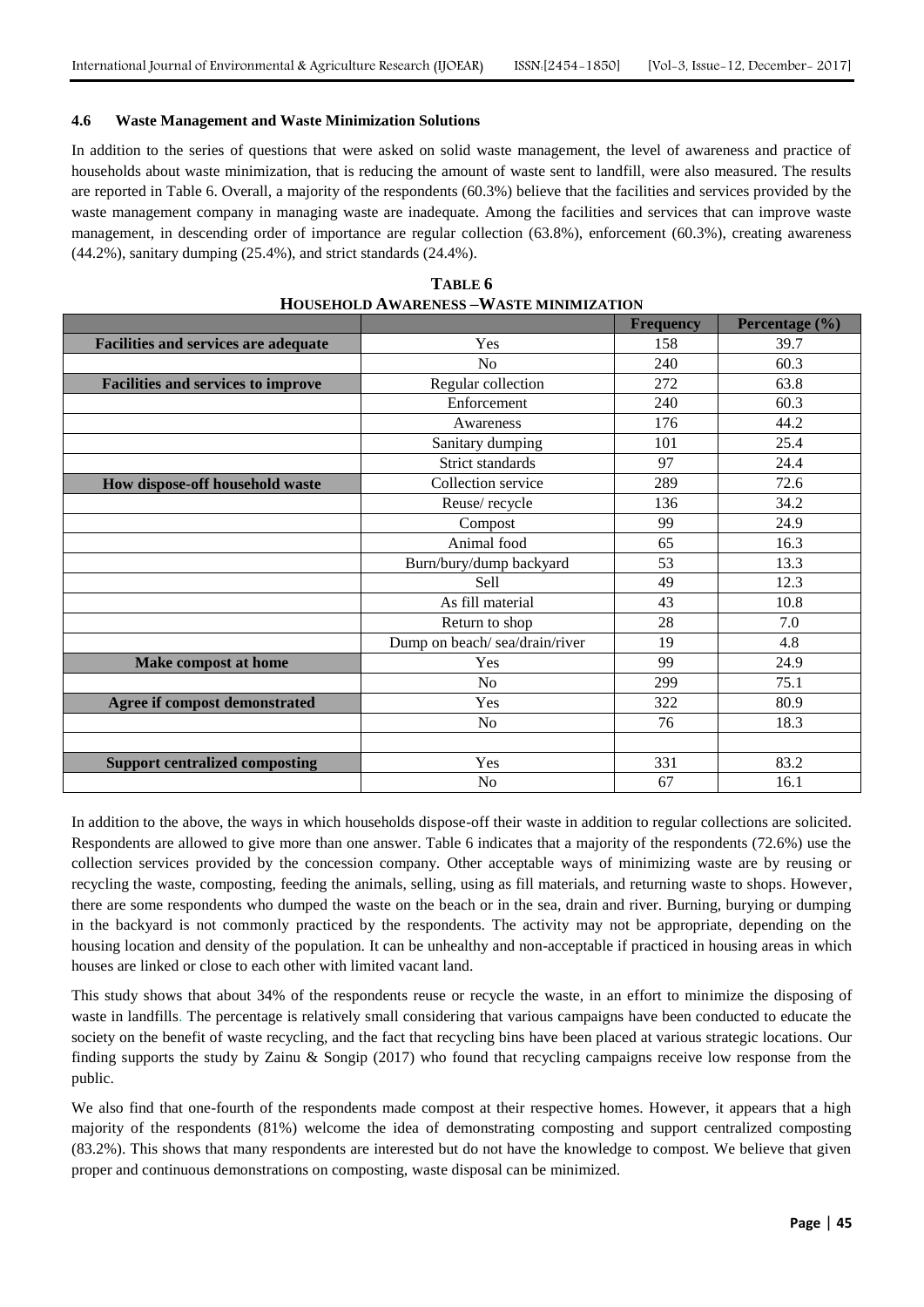#### **V. DISCUSSION AND CONCLUSION**

This study surveys households on the issues pertaining to household waste management in one of the regions in Malaysia. By and large, households are aware that waste management in their region has been privatized even though some of them could name the concessionaire company. Considering that privatization of solid waste is quite new in Malaysia, the awareness is acceptable. What is more important is that the households or society understand their role in managing waste, not byjust passing the responsibility to the organization in charge of waste management. Instead, the society should work hand in hand with the government and concessionaires in realizing a sustainable and healthy environment.

Our study shows that households' knowledge and understanding of waste is reasonably good, namely in terms of health consequences and how waste can be of benefit to the society and environment. However, households are ignorant towards the frequency of garbage collection. Knowing the right schedule is very important because it helps the household to plan their disposing of rubbish in the bin. On the other hand, we find that the respondents are putting the blame on the garbage collectors; generally the household agree that not adhering to the collection schedule and irregular rubbish collection are giving them problems. It is not the intention of this study to put the blame on anyone. Both ignorance on the part of the society and irregular waste collection by the service provider can lead to serious consequences, such as overflow of bins, rubbish left uncollected for a long time, and smelly environment, which would subsequently attract flies and other insects and animals. Thus, it is the duty of the concessionaires to ensure that the waste is collected as being scheduled, and of the households not to be ignorant of the schedule. This will thus contribute to a clean and healthy environment. The respondents also agree that that there is a lack of awareness, knowledge and enforcement that causes disorderly waste disposal.

Generally, respondents are moderately satisfied with the attitude of waste collectors during waste collection. Improvements are recommended in terms of safe driving, friendliness, cleanliness of service areas, and proper placing of garbage carts and bins after collection. As far as customer service is concerned, more training should be given to the staffs who handle customer service. It appears that generally, the respondents are not satisfied with customer service.

Waste minimization is one of the issues surveyed in this study. Among the various ways by which waste can be minimized, reusing and recycling have been practiced by about one-third of the respondents. The figure is still not promising; more and continuous programs and campaigns, especially by the government and concessionaires, to educate and discipline the society are very much needed, in addition to providing recycling bins at various strategic locations. The campaigns should be able to instill the feeling of guilt among the society if they do not recycle their household waste. The social media, mass media, schools and colleges, as well as places of worship should act as channels in educating the public about the importance of recycling.

Another method of waste of minimization that can be practiced is composting. Although not many respondents compost their household waste, a majority of the respondents are keen in doing it if demonstrated, and are very supportive of the idea of centralized composting. Again, educating the public on the know-how is an important element of waste minimization.

Although this study is conducted in only one of the regions in Malaysia, it may be applicable and generalized to other parts of the country. We believe that the society would benefit most if all parties would be able to work hand in hand both on the technical and behavioral elements. Continuous campaigns, more in-depth knowledge sharing, motivation and training would be among the immediate initiatives required of the concessionaires, the local councils, the state, and the federal government for a cleaner, greener and environmentally safer Malaysia. Besides, enforcement mechanisms should be in place and authorities should enforce whatever rules and regulations that have been implemented.

At the time this survey was conducted, campaigns on household waste separation, another means of waste minimization, have not been widespread. Beginning September 2015, some states under the three concessionaires enforced waste separation, in pursuant to regulations under Solid Waste and Public Cleansing Management Act 2007 (Act 672). The process of separating solid waste involves separating solid waste according to waste composition such as recyclable waste, residual waste and bulky/garden waste. The separated waste will be collected every week based on fixed schedules. The success of this campaign has yet to be investigated, and this can be an avenue for future research in Malaysia.

#### **REFERENCES**

- [1] Abdullah, S. J. H. (2013) Overview of municipal solid waste management practices and challenges in Sabah: A review paper.
- [2] Agamuthu, P., Fauziah, S.H. and Khidzir, K. (2009). Evolution of Solid Waste Management in Malaysia: Impacts and Implications of the Solid Waste Bill, 2007. *Journal of Material Cycles and Waste Management*, 11, 96-103.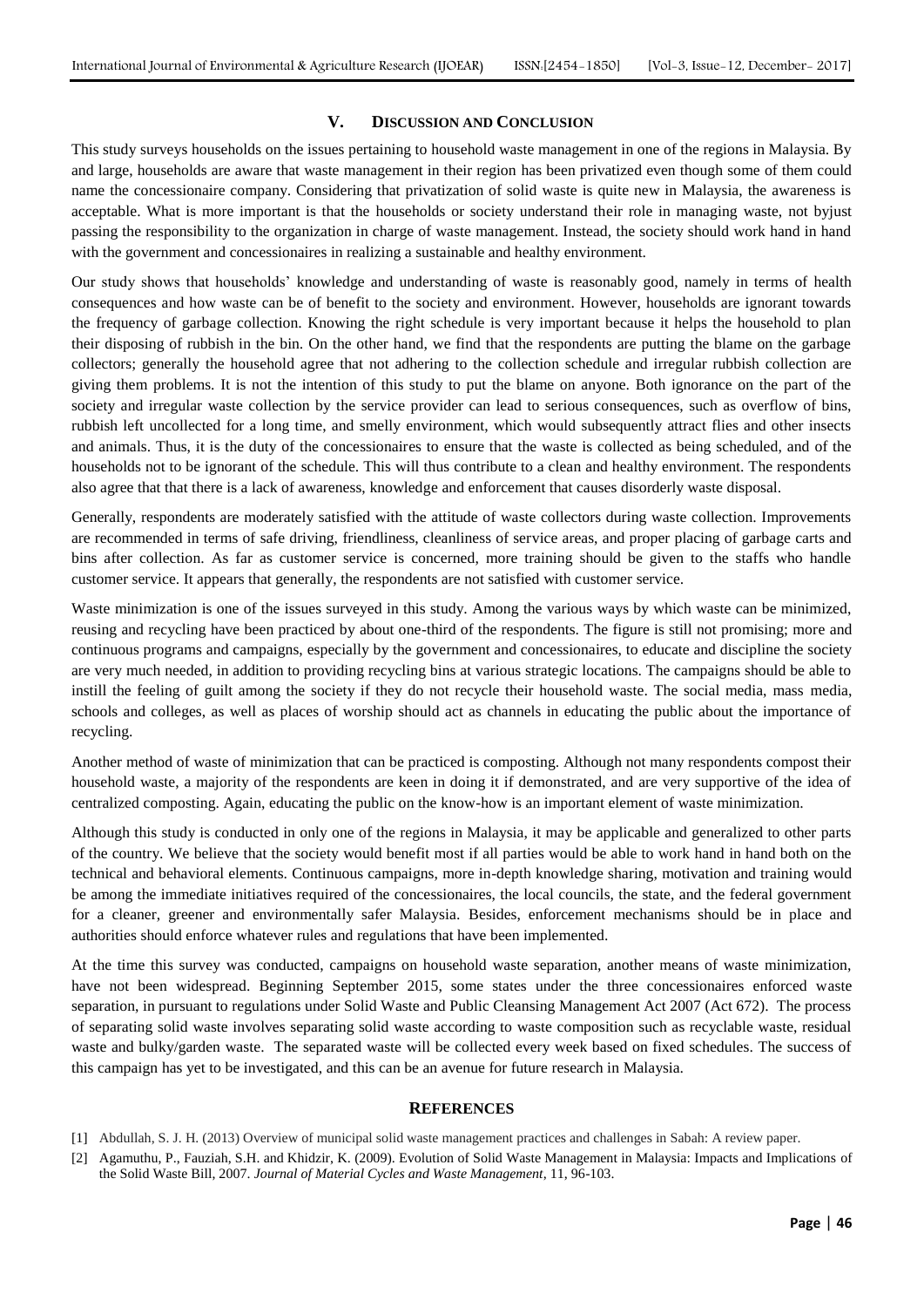- [3] Agamuthu, P., Santha Chenayah, Fauziah, S.H. and Dennis Victor, (2011). 3R Related Policies for Sustainable Waste Management in Malaysia in Coference Proceedings of 'Innovation and Sustainability Transitions in Asia', Kuala Lumpur, Malaysia, Paper 135 (*Non-ISI/Non-SCOPUS Cited Publication*).
- [4] Baud, I. S. A., Grafakos, S., Hordijk, M., & Post, J. (2001). Quality of life and alliances in solid waste management: contributions to urban sustainable development. *Cities*, *18*(1), 3-12.
- [5] Behzad, N., Ahmad, R., Saied, P., Elmira, S., & Bin, M. M. (2011). Challenges of solid waste management in Malaysia. *Research Journal of Chemistry and Environment*, *15*(2), 597-600.
- [6] Brooks, E., Harris, C.R. & Clayton, P.H. (2010). Deepening applied learning: An enhanced case study approach using critical reflection. *Journal of Applied Learning in Higher Education*, 2, 55-76.
- [7] Budhiarta, I., Siwar, C., & Basri, H. (2012). Current status of municipal solid waste generation in Malaysia. *International Journal on Advanced Science, Engineering and Information Technology*, *2*(2), 129-134.
- [8] Dawda Badgie, Mohd Armi Abu Samah, Latifah Abd Manaf, Azizi Muda (2012). Assessment of Municipal Solid Waste Composition in Malaysia: Management, Practice, and Challenges. *Polish Journal of Environmental Studies*. 21(3), 539-547.
- [9] Ekere, W., Mugisha, J., & Drake, L. (2009). Factors influencing waste separation and utilization among households in the Lake Victoria crescent, Uganda. *Waste management*, *29*(12), 3047-3051.
- [10] Geng, Y., Zhu, Q., Doberstein, B., & Fujita, T. (2009). Implementing China's circular economy concept at the regional level: A review of progress in Dalian, China. *Waste Management*, *29*(2), 996-1002.
- [11] Jereme, I. A., Begum, R. A., Talib, B., Siwar, C., & Alam, M. (2015). Assessing Problems and Prospects of Solid Waste Management in Malaysia.
- [12] Kedah Hari Ini (3rd May 2012) accessed from Blog kedahan69ers.com
- [13] Lau, V. L. (2004). Case study on the management of waste materials in Malaysia. *In Forum Geookol 15(2), 7-14.*
- [14] Manaf, L. A., Samah, M. A. A., & Zukki, N. I. M. (2009). Municipal solid waste management in Malaysia: Practices and challenges. *Waste management*, *29*(11), 2902-2906.
- [15] Mason, J. *Qualitative Researching*, 2nd Edition. SAGE Publications, 1996.
- [16] Md. Abdul Jalil (2010). Sustainable Development in Malaysia: A Case Study on Household Waste Management. *Journal of Sustainable Development*, 3(3), 91-102.
- [17] Memon, M.A. (2010). Integrated Solid Waste Management based on the 3R Approach. *Journal of Material Cycles and Waste Management,* 12, 30-40.
- [18] Ministry of Housing and Local Government Malaysia Report (2006). The Study on National Waste Minimisation in Malaysia Final Report.
- [19] Ogbonna, D.N., Amangabara, G.T., and Ekere, T.O. (2007). Urban Solid Waste Generation in Port Harcourt Metropolis and Its Implications for Waste Management. *Management of Environmental Quality: An International Journal*. 18(1), 71-88.
- [20] Osmi S. F. C., Mokhtar, N. Romali, N. S. & Osmi, S. K. C. (2013).Enhanced the municipal solid waste management in Kuala Lumpur by implementing technologies from European countries: Strategies and action plans. *International Journal of Civil Engineering & Geo-Environmental 4, 22-34.*
- [21] Otitoju, T. A., & Seng, L. (2014). Municipal solid waste management: household waste segregation in Kuching South City, Sarawak, Malaysia. *American Journal of Engineering Research (AJER)*, *3*(6), 82.
- [22] Papargyropoulou, E. (2010). For The Love of Food. Chartered Institution of Wastes Management, CIWM, October, 30-32.
- [23] Peprah, K., Amoah, S. T., & Achana, G. T. W. (2015). Assessing '3Rs' model in relation to municipal solid waste management in wa, Ghana. *World Environment*, *5*(3), 112-120.
- [24] Saat, S. A. (2013). Solid waste management in Malaysia and ecological modernization theory perspective. *Journal of Sustainability Science and Management*, *8*(2), 268-275.
- [25] Samah, M. A. A., Manaf, L. A., Ahsan, A., Sulaiman, W. N. A., Agamuthu, P., & D'Silva, J. L. (2013). Household solid waste composition in Balakong City, Malaysia: Trend and Management. *Polish Journal of Environmental Studies*, *22*(6).
- [26] Saxena, S., Srivastava, R.K. and Samaddar, A.B. (2010). Towards Sustainable Municipal Sold Waste Management in Allahabad City. *Management of Environmental Quality: An International Journal*. 21(3), 308-323.
- [27] Selangor Runs out of Garbage Space, NST, November 2008
- [28] Sharifah, A.S.A.K., Zainal Abidin, H., Sulaiman, M.R., Khoo, K.H. and Ali, H. (2008). Combustion Characteristics of Malaysian Municipal Solid Waste and Predictions of Air Flow In A Rotary Kiln Incinerator. *Journal of Material Cycles and Waste Management,*  10, 116-123.
- [29] Shekdar, A. V. (2009). Sustainable solid waste management: an integrated approach for Asian countries. *Waste management*, *29*(4), 1438-1448.
- [30] SMARTRanger (2009-2013). Accessed at<http://www.smartranger.net/index.cfm?&menuid=69&parentid=3> on 5<sup>th</sup> December 2013 at 9.10pm.
- [31] Sreenivasan, J., Govindan, M., Chinnasami, M., & Kadiresu, I. (2012). Solid Waste Management in Malaysia–A Move Towards Sustainability. In *Waste Management-An Integrated Vision*. Intech
- [32] Subhan, Bashawir and Hasanur (2014) Urban Community Willingness to Pay for Improved Solid Waste Management in Malaysian Municipality: A Choice Modeling Approach. *Asian Social Science*, Vol. 10, No. 18, 122-136.
- [33] Sujauddin, M., Huda, S. M. S., & Hoque, A. R. (2008). Household solid waste characteristics and management in Chittagong, Bangladesh. *Waste management*, *28*(9), 1688-1695.